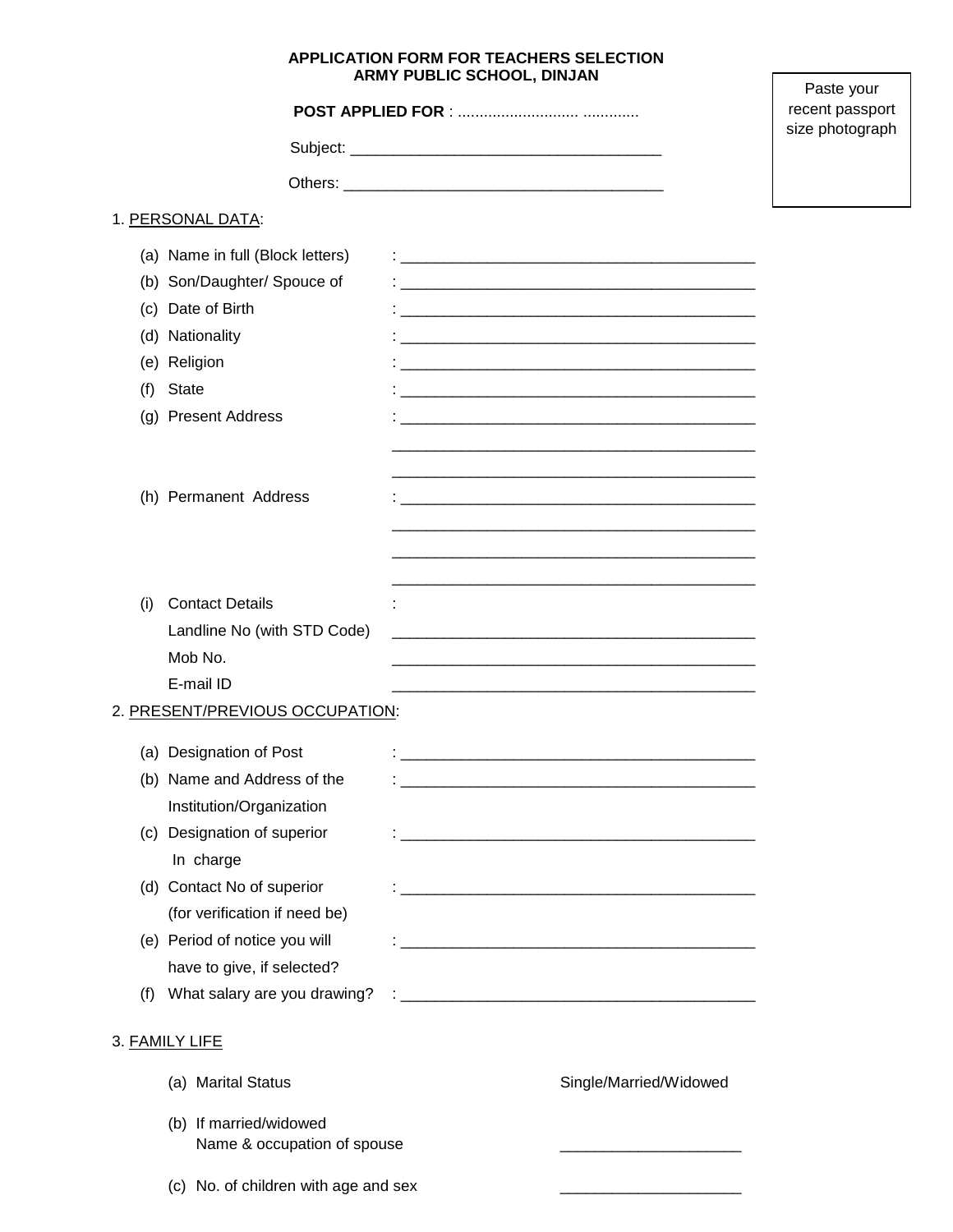# 4. EDUCATIONAL RECORDS: School, College Or University

Give details of all exams starting from matriculation or equivalent

| <b>Exams</b>                                                                                                           | <b>Marks</b><br><b>Obtained</b> | % | <b>Division</b> | Year | Subjects taken | Name of<br>University/Board/<br><b>Institute</b> |
|------------------------------------------------------------------------------------------------------------------------|---------------------------------|---|-----------------|------|----------------|--------------------------------------------------|
|                                                                                                                        |                                 |   |                 |      |                |                                                  |
|                                                                                                                        |                                 |   |                 |      |                |                                                  |
|                                                                                                                        |                                 |   |                 |      |                |                                                  |
|                                                                                                                        |                                 |   |                 |      |                |                                                  |
|                                                                                                                        |                                 |   |                 |      |                |                                                  |
|                                                                                                                        |                                 |   |                 |      |                |                                                  |
| (Write Yes or No)<br>6. Name of the classes you would prefer to teach with subjects:                                   |                                 |   |                 |      |                |                                                  |
|                                                                                                                        |                                 |   |                 |      |                |                                                  |
| 7. Training in NCC, Scouting, Music/Art, Dramatics or other such activities, give rank, status/proficiency<br>achieved |                                 |   |                 |      |                |                                                  |
|                                                                                                                        |                                 |   |                 |      |                |                                                  |
| <u> 1989 - Johann Barbara, martin da kasar masa a</u>                                                                  |                                 |   |                 |      |                |                                                  |
|                                                                                                                        |                                 |   |                 |      |                |                                                  |
| 9. Languages you can read, write and speak fluently.                                                                   |                                 |   |                 |      |                |                                                  |
|                                                                                                                        |                                 |   |                 |      |                |                                                  |
| 10. Any books/articles written? If so, give their titles/Magazines in which published?                                 |                                 |   |                 |      |                |                                                  |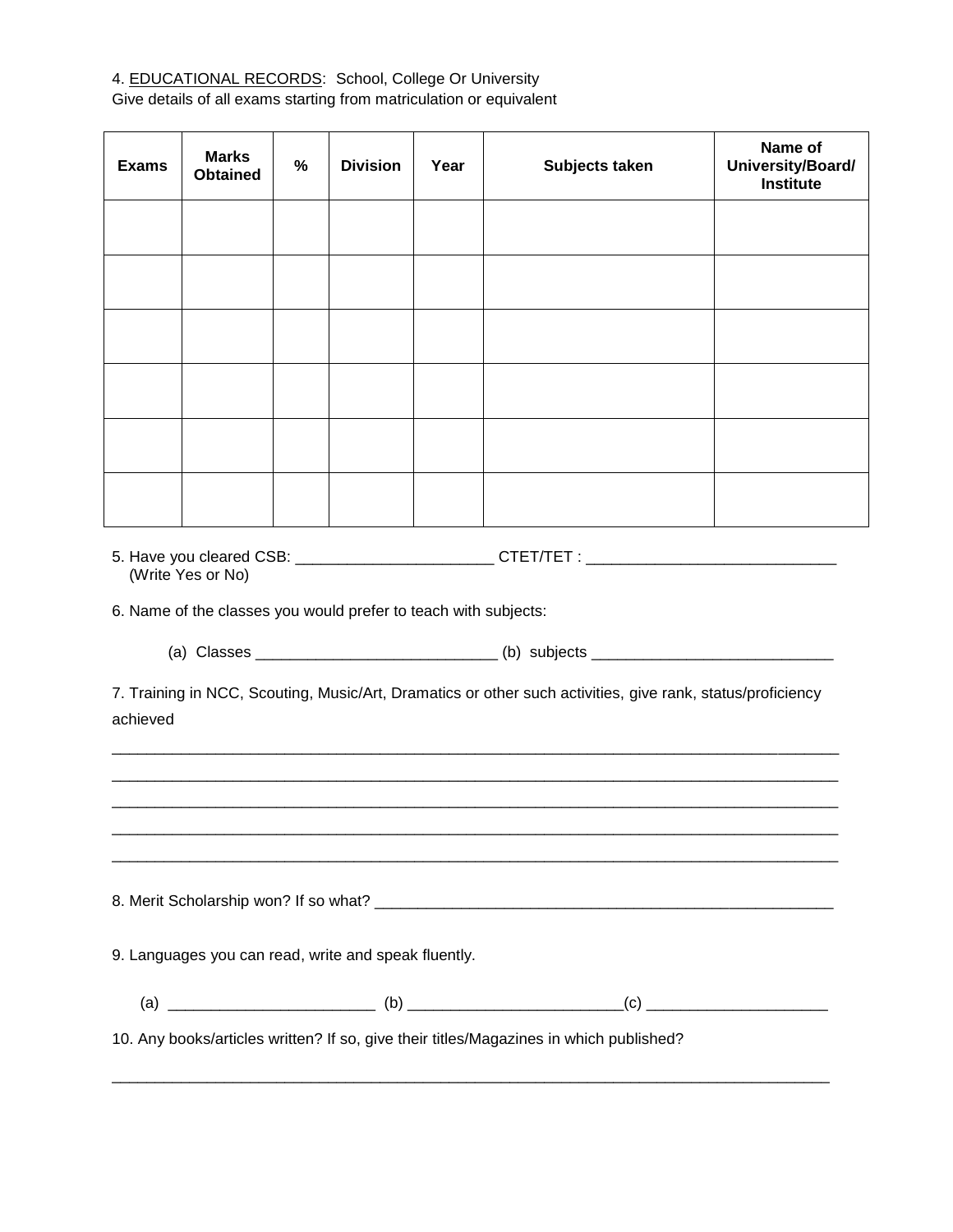## 11. EXPERIENCE:

Fill the particulars in chronological order starting with your appointment (if there is not enough space attach a separate sheet.)

| Experience as PGT<br>(Exact dates to be indicated) |                                                                  | School/College | Subject(s) taught | Classes<br>taught | No of<br>pupils<br>taken |
|----------------------------------------------------|------------------------------------------------------------------|----------------|-------------------|-------------------|--------------------------|
| From                                               | To                                                               |                |                   |                   |                          |
|                                                    |                                                                  |                |                   |                   |                          |
|                                                    |                                                                  |                |                   |                   |                          |
|                                                    |                                                                  |                |                   |                   |                          |
|                                                    | Experience as TGT<br>(Exact dates to be indicated)               |                |                   |                   |                          |
| From                                               | To                                                               |                |                   |                   |                          |
|                                                    |                                                                  |                |                   |                   |                          |
|                                                    |                                                                  |                |                   |                   |                          |
|                                                    |                                                                  |                |                   |                   |                          |
|                                                    | Experience as PRT / PPT<br>year (Exact dates to be<br>indicated) |                |                   |                   |                          |
| From                                               | $\overline{\text{To}}$                                           |                |                   |                   |                          |
|                                                    |                                                                  |                |                   |                   |                          |
|                                                    |                                                                  |                |                   |                   |                          |
|                                                    |                                                                  |                |                   |                   |                          |

### 12. APTITUDE:

(a) Subject(s) you enjoy teaching most?

(b) Other area (Cultural activities): \_\_\_\_\_\_\_\_\_\_\_\_\_\_\_\_\_\_\_\_\_\_\_\_\_\_\_\_\_\_\_\_\_\_\_\_\_\_\_\_\_\_\_\_\_\_\_\_\_\_\_\_\_\_\_\_

13. (a) Can you take indoor/outdoor games with boys and girls?

\_\_\_\_\_\_\_\_\_\_\_\_\_\_\_\_\_\_\_\_\_\_\_\_\_\_\_\_\_\_\_\_\_\_\_\_\_\_\_\_\_\_\_\_\_\_\_\_\_\_\_\_

| Indoor Boys.<br>Outdoor Bovs: |
|-------------------------------|
|-------------------------------|

Indoor Girls : \_\_\_\_\_\_\_\_\_\_\_\_\_\_\_\_\_\_\_\_\_\_\_\_\_\_\_\_\_\_ Outdoor Girls: \_\_\_\_\_\_\_\_\_\_\_\_\_\_\_\_\_\_\_\_\_\_\_\_

Which major games do you play? \_\_\_\_\_\_\_\_\_\_\_\_\_\_\_\_\_\_\_\_\_\_\_\_\_\_\_\_\_\_\_\_\_\_\_\_\_\_\_\_\_\_

## 14. CO-CURRICULAR ACTIVITIES/GAMES AND SPORTS